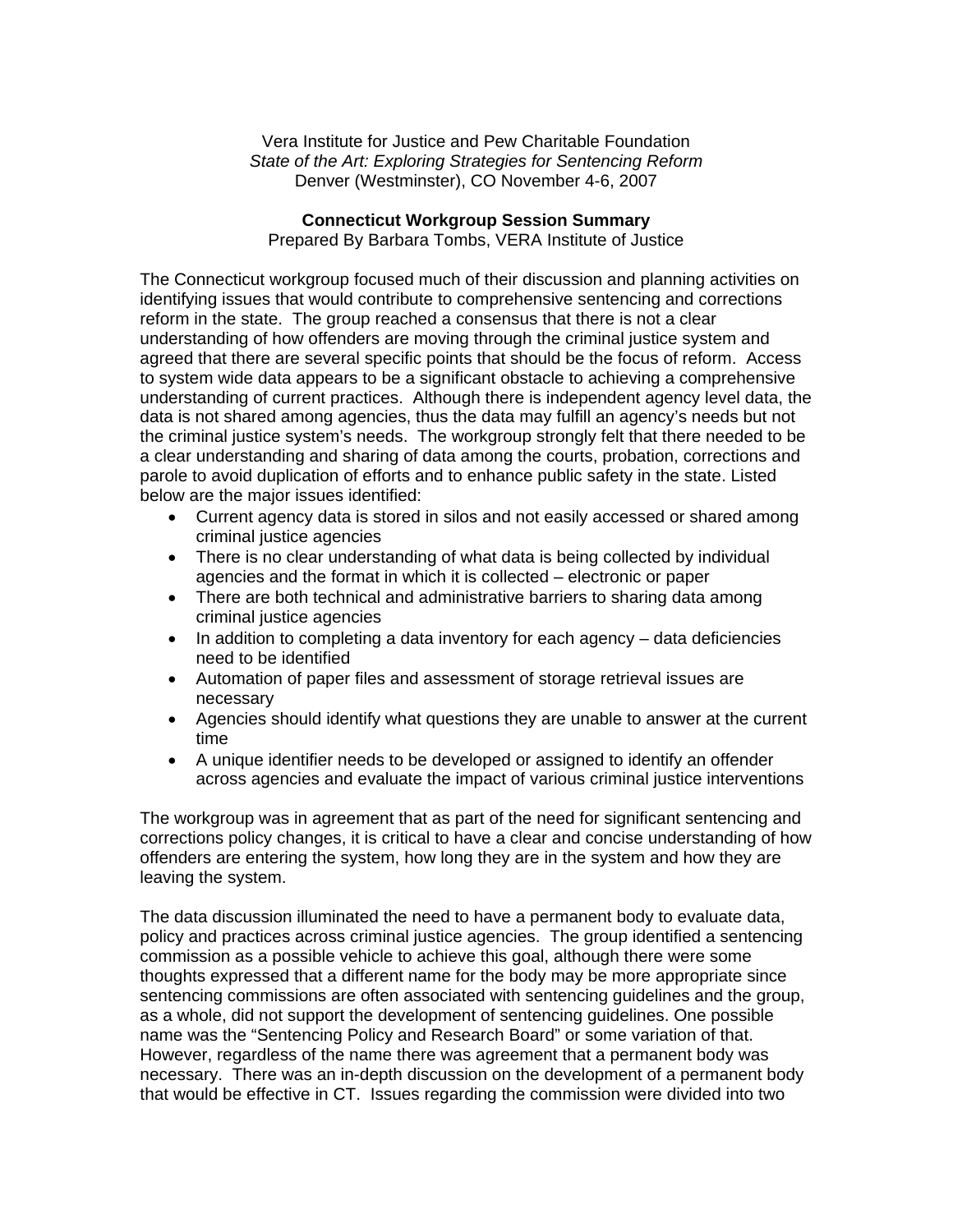categories: (1) Pre-permanent body (The Connecticut Sentencing Task Force already established by PA 06-193) and (2) Post-permanent body.

Discussion regarding the pre-permanent body focused on issues that would need to be addressed in the design and structure. It was important that the body be viewed as objective and non-political, focusing specifically on sentencing and offender based data analysis and providing data driven policy, and outcome evaluation of proposed legislation, enacted programs and policy changes to ensure effective use of limited state resources and enhance public safety within the state. Those issues included:

- Name
- Location which branch of government
- Membership and appointing authority
- Authority to make policy recommendations
- Duties and responsibilities assigned to the body
- Staff and resource needs

In addition to the issues outlined above, the workgroup identified several priorities that the permanent body, once established, should address to assist both the legislature and the executive branch in effectively addressing criminal justice policy issues. Those priorities include:

- Identify critical data needs and gaps to effectively evaluate criminal justice issues and policies
- Provide a comprehensive overview of the types and movement of offenders through the criminal justice system on a case level basis to include: arrest data, conviction data, sentencing data, probation data, corrections data, parole data and revocation data. This overview should be done on an annual basis and presented to the legislature, executive branch, criminal justice agencies and other appropriate parties
- Conduct research on topics assigned by the legislature or executive branch targeting recidivism, alternatives to incarceration, sentencing options for vulnerable populations or effective community placement/supervision of nonviolent offenders
- Provide both fiscal and policy impacts on proposed legislation to evaluate the impact on prison, probation, parole populations, defense and state attorneys and any associated resources (staff or caseload impact) in addition to identifying any potential unintended consequences of the proposal
- Analyze and identify practices or policies that contribute to racial, geographic and gender disparity in sentencing
- Through the use of data analysis and simulation projection models assist the state in preparing for controlled prison growth and community supervision options.

Finally, the group tackled the issue of the availability of offender specific information and risk characteristics needed by decision makers in the criminal justice system. Previous discussions among CT participants have focused on identifying specific offender populations or felony classes that would require mandatory pre-sentence investigations (PSI's) even though additional resources would be required. Subsequent conversations revealed that although PSI's contain some important and valuable offender information, it may be somewhat outdated in the type of information that the current system needs in order to deal with offender related decisions, especially as related to risk factors.